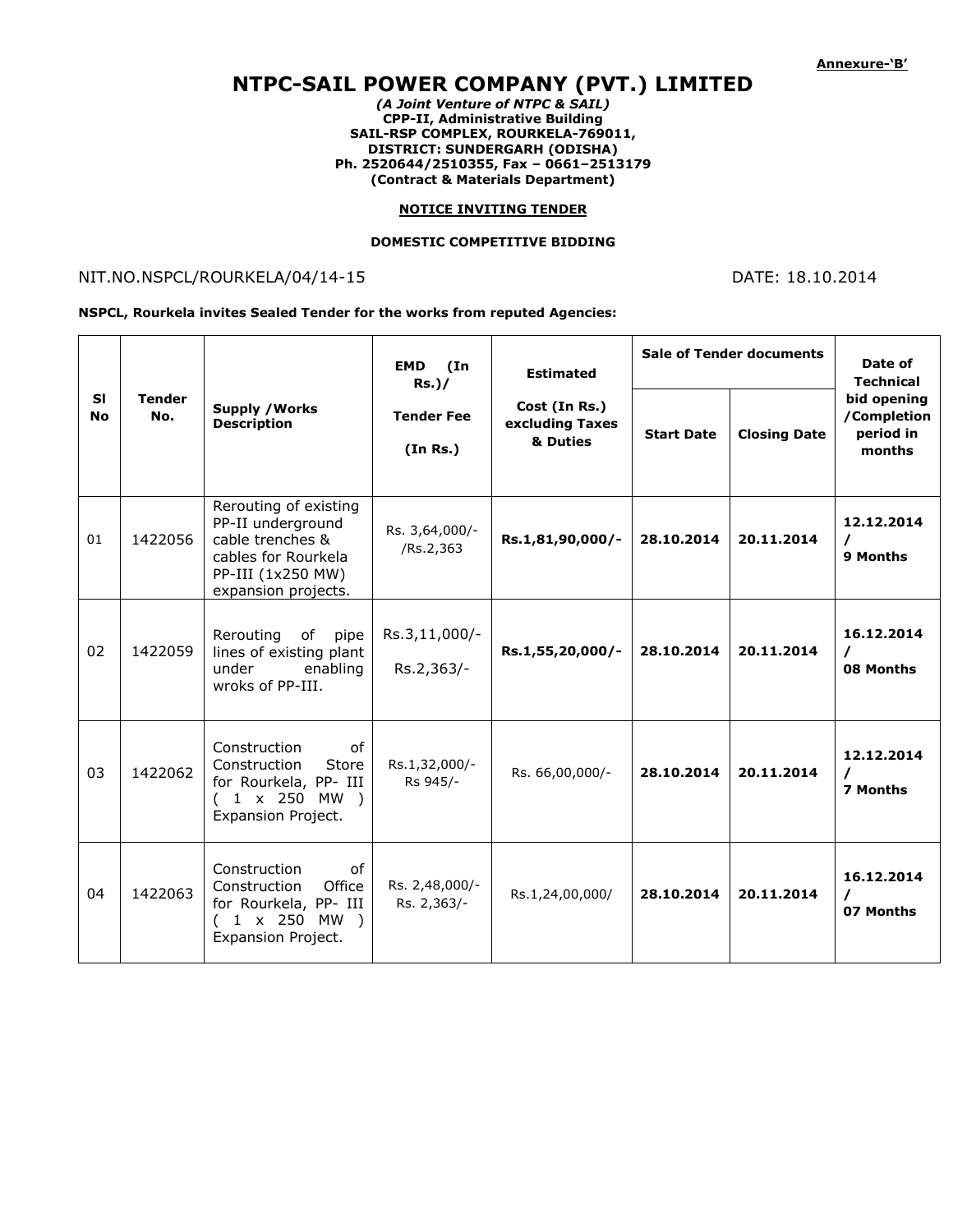# **QUALIFYING REQUIREMENTS:**

# **For Sl.NO.01**

## **The bidder should meet the Qualifying requirements stipulated hereunder as per Clause 1,2,3,4 & 5.**

- 1. The bidder should have supplied, erected, tested and commissioned at least 05(five) KM of 6.6 KV or higher voltage grade cable and 10(Ten) KM of 1.1KV LT cable in at least two (2) project sites within last 07(seven) years and which should have been in successful operation for at least (02) two years as on date of Techno-commercial bid opening.
- 2. The bidder should have designed and constructed industrial RCC Cable Trench with cover slabs of minimum 200 Meter length in at least (02) two projects sites within last 07(seven) years as on date of Techno-commercial bid opening.
- 3. The bidder must have executed works as per Sl.No.1 & 2 during last 7 years ending last day of month previous to the one in which applications are invited, either of the following :
	- *i) Three similar completed works costing not less than the amount equal to Rs.73 Lakhs each(Rupees Seventy Three lakhs).* **"OR"**
	- *ii) Two similar completed works costing not less than the amount equal to Rs.91 Lakhs each(Rupees Ninety One lakhs).* **"OR"**
	- *iii) One similar completed work costing not less than the amount equal to Rs.146 Lakhs (Rupees One Hundred Forty Six lakhs).*

*4. The bidder must have valid Class "A" electrical license of Odisha State.Bidder having license of other State or Central Govt. Shall obtain license of Odisha & other Statutory requirements, if any and submit copy of the same to executing authority of NSPCL as required within 30 days from the date of issue of LOI.*

### 5. Financial Criteria:

 The average annual Turnover of the bidder, in the preceding three (3) financial years as on the date of techno-commercial bid opening, shall not be less than Rs.243 lakhs (Rupees Two Hundred Forty Three lakhs only).

# **NB:**

- 1. For QR number 1, 2 & 3, bidder must submit documentary evidence in support of meeting QR like copy of works completion certificate from the client /last running bill / measurement book of last bill paid / protocol jointly signed by owner and contractor/works bills along with the LOA copy.
- 2. For QR number 4, bidder must submit documentary evidence in supply of having Class-A Electrical license.
- 3. For QR No.5, the bidder shall submit the Audited Balance Sheet and Profit & Loss Account for the specified period. In case where Audited results for the last preceding FY are not available, certificate of financial statements from a practicing Chartered Accountant shall also be considered acceptable. Other income shall not be considered for arriving annual turnover.
- 4. The word "Executed" means that the bidder should have achieved the progress specified in the PQR even if the total contract is not completed/closed. The same shall be supported by documentary evidence issued by the owner.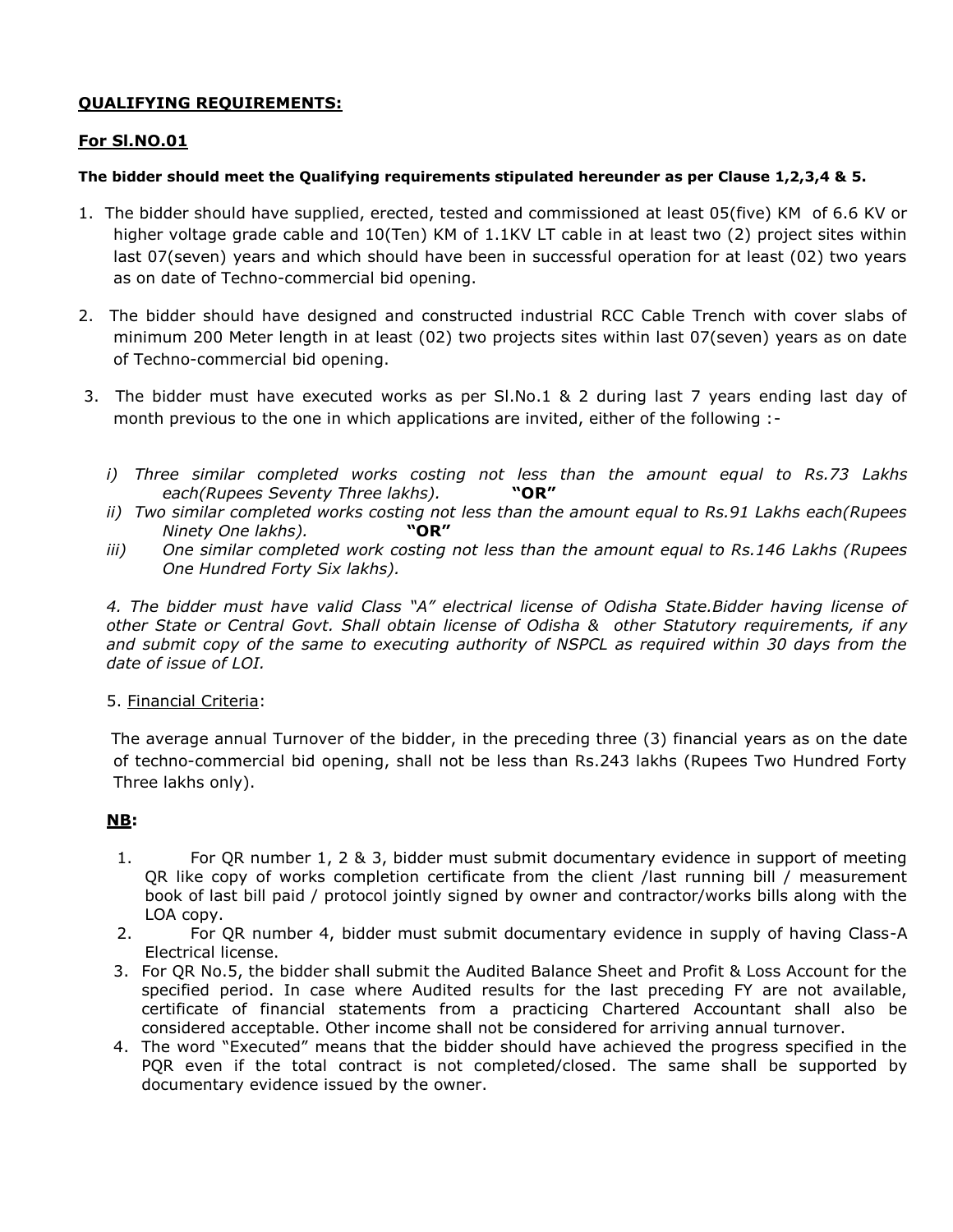# **For Sl.No.02**

### **The bidder should meet the Qualifying requirements stipulated hereunder as per Clause.1.0, 2.0 and 3.0**

- 1.0 The bidder should have supplied /fabricated, erected, tested and commissioned Water Supplying piping system consisting of steel pipes, valves and fittings (size being not less than 400 NB) within last seven years and the minimum quantity of such piping in a single contract should be 95 Metric Tonne. The above piping system(s) should have been in successful operation for minimum two (2) years prior to the date of Techno-Commercial bid opening.
- 2.0 The bidder must have executed works as per SI.No.1.0 during last 7 years ending last day of month previous to the one in which applications are invited, either of the following :
	- *i) Three similar completed works costing not less than the amount equal to Rs.63 Lakhs each(Rupees Sixty three lakhs).* **"OR"**
	- *ii) Two similar completed works costing not less than the amount equal to Rs.78 Lakhs each(Rupees Seventy eight lakhs).* **"OR"**
	- *iii) One similar completed work costing not less than the amount equal to Rs.125 Lakhs (Rupees One Hundred twenty five lakhs).*

#### 3.0 Financial Criteria:

 The average annual Turnover of the bidder, in the preceding three (3) financial years as on the date of techno-commercial bid opening, shall not be less than Rs.233 lakhs (Rupees Two Hundred thirty three lakhs only).

#### **NB:**

- 1. For QR number 1.0, 2.0 bidder must submit documentary evidence in support of meeting QR like copy of works completion certificate from the client /last running bill / measurement book of last bill paid / protocol jointly signed by owner and contractor/works bills along with the LOA copy.
- 2. For QR No.3.0, the bidder shall submit the Audited Balance Sheet and Profit & Loss Account for the specified period. In case where Audited results for the last preceding FY are not available, certificate of financial statements from a practicing Chartered Accountant shall also be considered acceptable. Other income shall not be considered for arriving annual turnover.
- 3. The word "Executed" means that the bidder should have achieved the progress specified in the PQR even if the total contract is not completed/closed. The same shall be supported by documentary evidence issued by the owner.
- 4. The term "*Similar works"* means supplied /fabricated, erected, tested and commissioned Water Supplying piping system consisting of steel pipes, valves and fittings etc.

#### **For Sl.No.03**

#### **The bidder should meet the Qualifying requirements stipulated hereunder as per Clause.1.0 and 2.0**

 1.0 The bidder should have experience of having successfully completed similar works within preceding 07(seven) years reckoned as on the date of bid opening, either of the following:

- *(i) Three similar completed works costing not less than the amount equal to Rs.27 Lakhs each.* **"OR"**
- *(ii) Two similar completed works costing not less than the amount equal to Rs.33 Lakhs each.*  **"OR"**
- *(iii)One similar completed work costing not less than the amount equal to Rs.53 Lakhs.*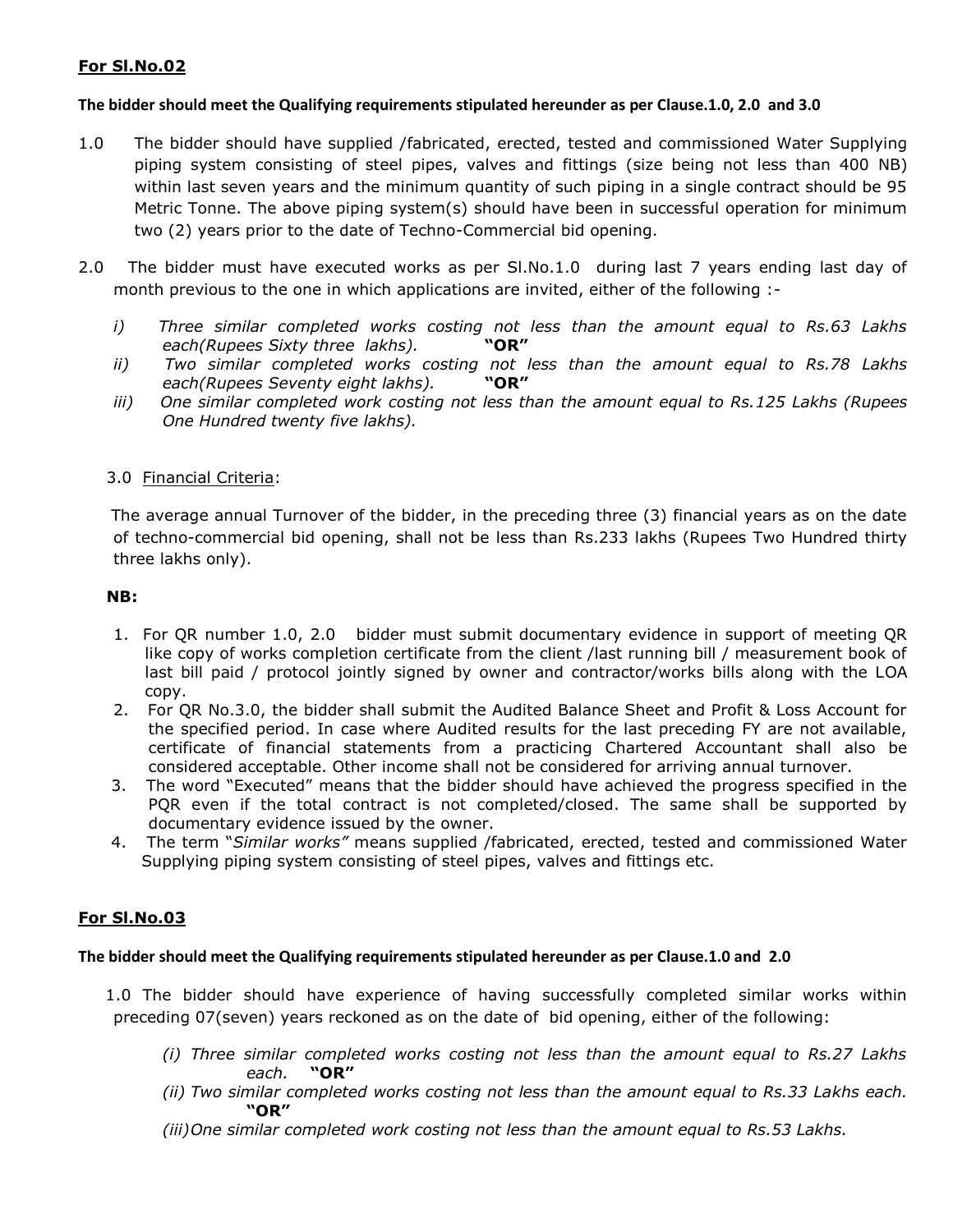## *2.0. Financial Criteria :*

*The average Annual Turnover of the bidder, in the preceding three (3) financial years as on the date of bid opening shall not be less than Rs. 170 Lakhs.*

**NB:**

- a. For QR number 1.0 bidder must submit documentary evidence in support of meeting QR like copy of works completion certificate from the client /last running bill / measurement book of last bill paid / protocol jointly signed by owner and contractor/works bills along with the LOA copy.
- b. For QR No.2.0, the bidder shall submit the Audited Balance Sheet and Profit & Loss Account for the specified period. In case where Audited results for the last preceding FY are not available, certificate of financial statements from a practicing Chartered Accountant shall also be considered acceptable. Other income shall not be considered for arriving annual turnover.
- *c.* The Similar works means: Construction of structural shed/industrial shed or construction of domestic shed/Construction of building/ residential quarter as EPC/Trunkey package with design, detailed drawing in scope of works.

# **For Sl.No.04**

### **The bidder should meet the Qualifying requirements stipulated hereunder as per Clause.1.0 and 2.0**

- 1.0 The bidder should have experience of having successfully completed similar works within preceding 07(seven) years reckoned as on the date of bid opening, either of the following:
	- *ii) Three similar completed works costing not less than the amount equal to Rs.50 Lakhs each.*  **"OR"**
	- *iv) Two similar completed works costing not less than the amount equal to Rs.62 Lakhs each.*  **"OR"**
	- *v) One similar completed work costing not less than the amount equal to Rs.100 Lakhs.*
- *2.0 Financial Criteria :*

*The average Annual Turnover of the bidder, in the preceding three (3) financial years as on the date of bid opening shall not be less than Rs.319 Lakhs.*

### **NB:**

- a) For QR number 1.0 bidder must submit documentary evidence in support of meeting QR like copy of works completion certificate from the client /last running bill / measurement book of last bill paid / protocol jointly signed by owner and contractor/works bills along with the LOA copy.
- b) For QR No.2.0, the bidder shall submit the Audited Balance Sheet and Profit & Loss Account for the specified period. In case where Audited results for the last preceding FY are not available, certificate of financial statements from a practicing Chartered Accountant shall also be considered acceptable. Other income shall not be considered for arriving annual turnover.
- *c)* The Similar works means: Construction of structural shed / industrial shed or construction of domestic shed/Construction of building/ residential quarter as EPC/Trunkey package with design, detailed drawing in scope of works.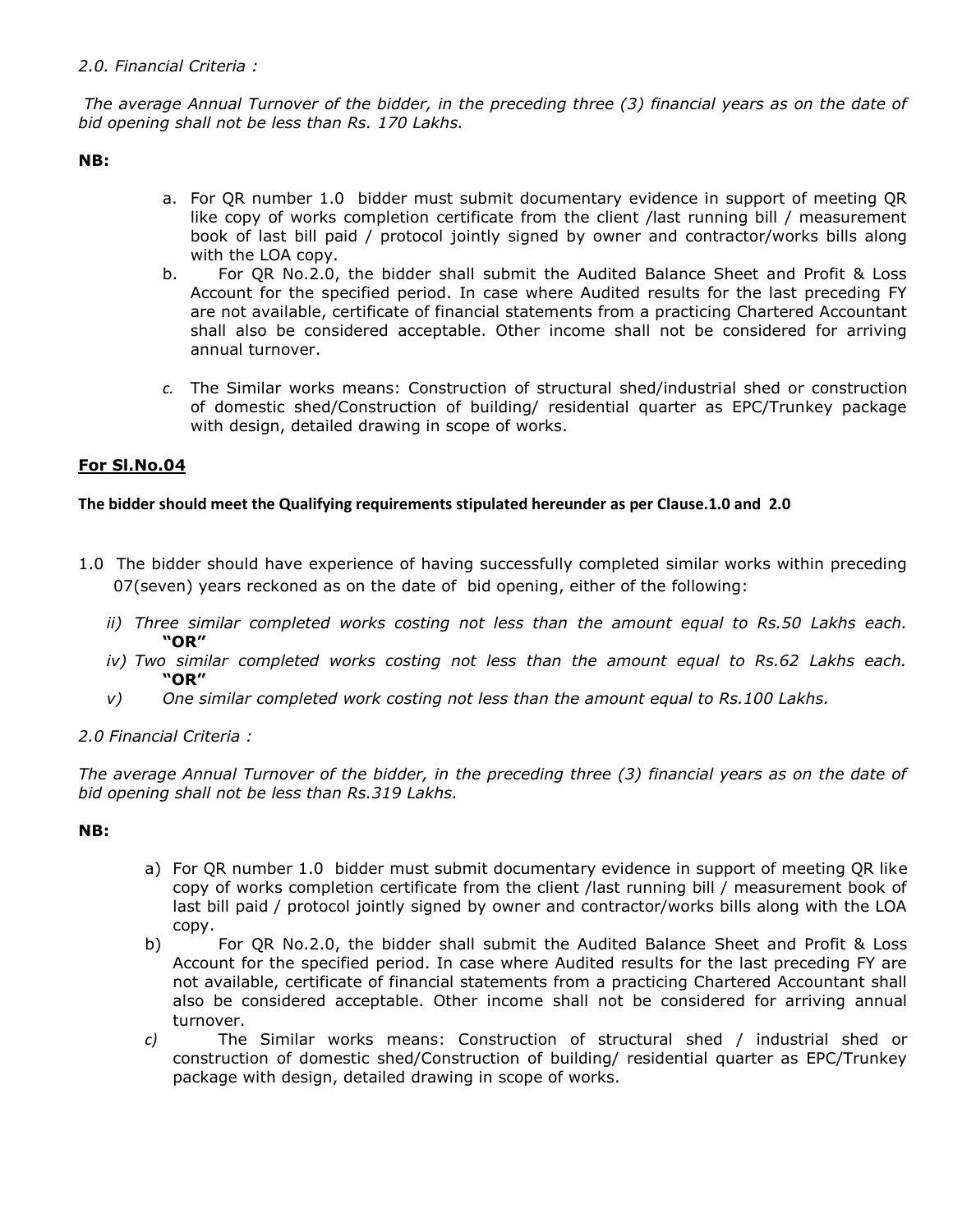## **General Notes:**

- 1. Tender documents can be obtained from the office of AGM(C&M), NSPCL, Rourkela on any working day from the tender sale start date as indicated above. Tender documents will be sold up to 17.00 hours of last date of sale. Request for tender documents must accompany the cost of tender documents (Non-refundable) in the form of DD/ Bankers cheque in favour of NTPC-SAIL Power Company Private Ltd, Rourkela encashable at State Bank of India, Rourkela.
- 2. The bids shall be received up to 2.45 PM on due date of bid opening in the office of AGM(C&M) NSPCL, Rourkela and shall be opened at 3.45 PM on the same date in the presence of those bidders who wish to be present. If the date of opening happens to be a closed holiday, bids shall be received and opened up to 2.45 PM and 3.45 PM respectively on the next working day.
- 3. Request for tender documents received after the last date of sale of tender documents, due to delay on account of postal/courier service or without requisite amount of tender documents shall not be entertained.
- 4. Detailed specifications of job including scope of work/ supply and all terms and conditions of NIT shall be given in the tender documents.
- 5. Notwithstanding anything stated above, NSPCL reserves the right to assess bidder's capability and capacity to perform the contract, should the circumstances warrant such assessment in the overall interest of NSPCL and decision of NSPCL in this regard shall be final.
- 6. The bidding documents shall be issued to all bidders upon their depositing the requisite cost of bidding documents along with request letter without prima-facie examination of qualification status. The qualification status shall be examined by the tender committee only during the process of evaluation. However, such issue of tender documents will not automatically mean that bidders are considered qualified.
- **7.** Single stage two envelope bidding system shall be adopted for the subject package.
	- **(i) First envelope shall contain**
	- **a) EMD**
	- **b) Letter of undertaking.**
	- **c) Supporting documents for fulfilling the qualifying requirements.**
	- **d) Signed and stamped tender documents, terms & conditions and unprice bid which shall be considered as technical bid &**
	- **(ii) Second envelop shall contain**

**a)price bid only duly filled in, signed and stamped.** 

**b)Both technical and price bids shall be submitted before bid submission time and date. Bidder shall clearly indicate on the respective envelopes as Technical Bid along with EMD details and Price bid.**

- 8. For fulfilling the Qualifying requirements, intending bidder shall be required to submit the following documents along with their technical bid.
- a. EMD in prescribed forms.
- b. Certificate of CA, Audited Profit & Loss Statement shall be accepted in support of Annual turnover.
- c. Copies of work orders/purchase order covering awarded value, detailed scope of work/ terms & conditions/ bill of quantities **along with proof of execution/ completion certificate as per above qualifying requirement.** The bidder shall provide the reference list with contact address.
- d. Independent Provident Fund (PF) Code Number of their establishment registered with the Regional Provident Fund Commissioner (RPFC).
- e. Firm's documents like Memorandum & Articles of association/ Partnership/ Proprietorship Deed/ Certificate of Incorporation etc., with latest changes if any.